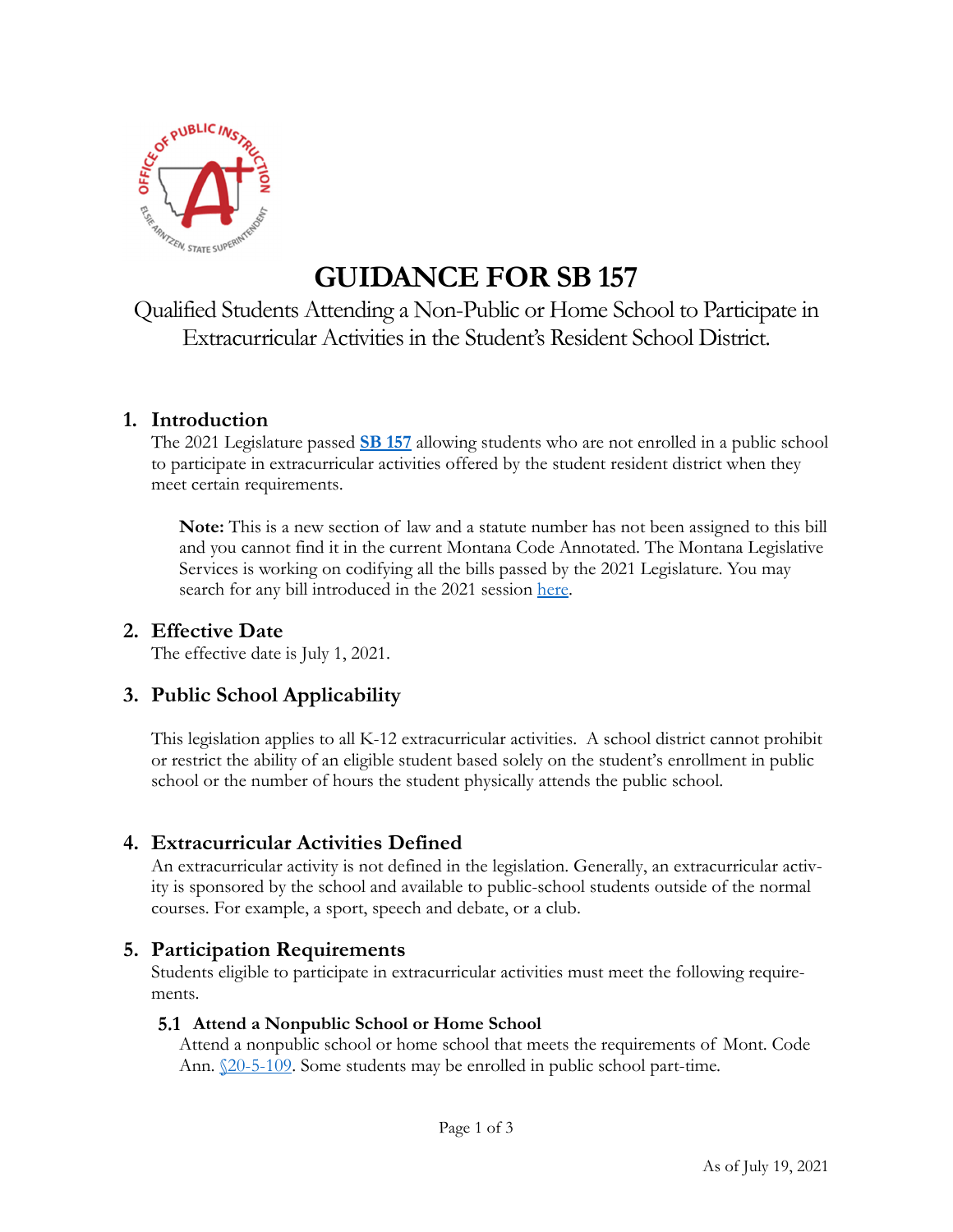#### **5.2 Resident School District**

The legislation requires the student participate in the extracurricular activity within the student's resident school district. However, the legislation does not provide any direction on whether the student must live within the geographic boundaries for a particular school within the school district.

For example, a school district has two schools. The student resides within the school district and within the geographic boundaries for School A. However, the student wants to participate in the extracurricular activity at School B.

It is the school district's discretion as to what school within the district the student must participate. However, the school district in making this decision should be consistent and equitable. Some of the factors a school district may consider, include:

- The rules of any interscholastic organization of which the school is a member as directed in SB157(2021).
- Current school policy for enrolled students or other good reason as determined by the District Board of Trustees.

#### **Participation Standards**

- Meet the same standards for participation as those required of full-time publicschool students.
- Comply with the same rules of any interscholastic organization governing the extracurricular activity.
- Maintain the same academic eligibility as required for participation in the extracurricular activity as a public-school student.
	- o Submit proof of academic eligibility. Proof of academic eligibility must be:
		- in writing
		- Completed by the appropriate individual, either:
			- The non-public school's head administrator, or
			- The home-school educator providing student instruction.
	- o With a certification or declaration that the information is true and correct.
	- o The school principal must verify the eligibility requirements have been satisfied for a student participating in a home school for extracurricular activities requiring academic eligibility to participate.
		- The verification **cannot** include any form of student assessment.